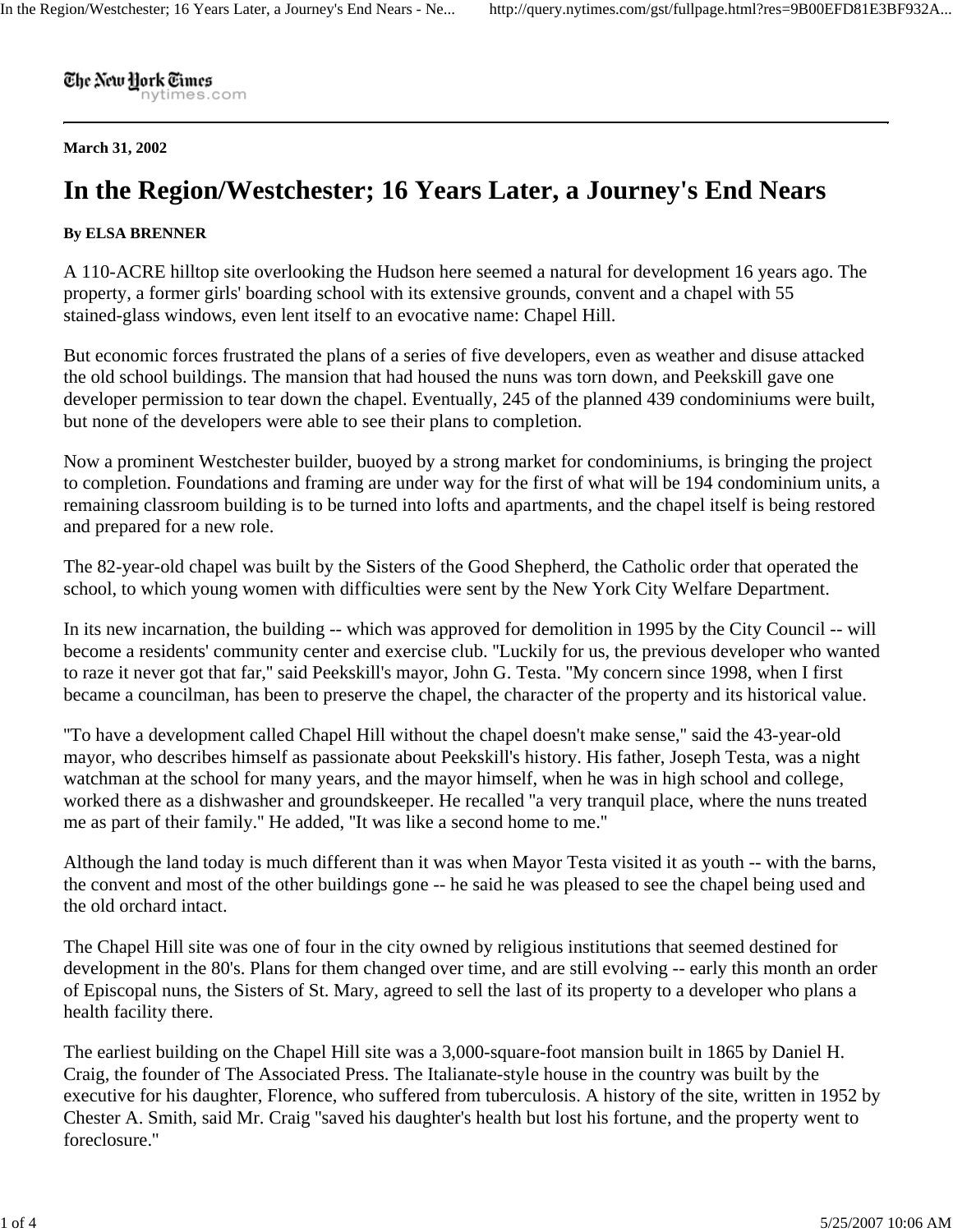The site, which Mr. Craig called Mount Florence, was acquired for \$32,000 by Marshall Lefferts, a colonel during the Civil War, who was president of a number of early telegraph companies. In 1874, the Craig estate was sold to the Sisters of the Good Shepherd, and they began calling it Mount St. Florence even though there is no St. Florence. Girls from 12 to 16 were referred to the school by the Welfare Department of the City of New York.

The nuns built other structures on the site for the school, some of which still stand. But the Craig house, which fell into disrepair late in the 20th century, was taken down last year.

The 16,000-square-foot chapel, which had 55 German-made stained-glass windows and an altar with a 25-foot-high marble canopy, was built by the sisters in 1920. John K. Karhu, an architect based in Oceanside, N.Y., who is overseeing the renovation, said the chapel is notable for its fine detail -- including exterior cornices and trim, very large arched windows, and crown and dentil trim inside. The church is listed on the New York State Register of Historic Places.

''We're trying to maintain the integrity of this special building, to have a reverence for it,'' the architect said.

Several small sections of the original stained-glass windows remain in the building, but most of the larger sections have been removed. They are being stored by the city, possibly to be displayed later in the city's museum. At least one entire window may be displayed in the new community center, Mayor Testa said.

During the years after the nuns left in the late 1970's, the chapel suffered extensive water and weather damage, and Mr. Karhu said the renovation is expected to cost \$2.5 million.

THE exterior brick has required extensive work, and the window lintels were rusting and are being repaired. The old wooden window frames were beyond repair, he said, although the original size and shape of the arched windows, which are 14 feet tall and 6 feet wide, have been retained.

Inside the chapel, the marble platform that held the altar with four rose-colored columns is to become a garden and a fountain. The vaulted ceilings and a round stained-glass panel in the ceiling are being restored.

Among other things, the community center will house a lounge, media center, exercise center and what Martin Ginsburg, the founder and president of Ginsburg Development, called ''an awe-inspiring indoor basketball court,'' with several sections of the stained glass windows.

Outside, the developer is building a 40-foot-by-60-foot swimming pool, a playground and a tennis court.

Mr. Ginsburg said it would have been less expensive to raze the chapel and build a new community center, but he wanted to keep the old building as a symbol of what came before.

The hilltop site was first developed for housing by the Mount Florence Group, which purchased it from the religious order in 1986. In the 1970's, the sisters had decided to divest themselves of the property because they believed it would be more beneficial to work with young people ''in their own communities, in an environment familiar to them,'' said Sister Paulette LoMonaco, a spokeswoman for the order, which is based in Queens. They also closed another residential school, Villa Loretto, near Mount St. Florence.

Chapel Hill was one of four dormant church-owned sites that Peekskill rezoned for redevelopment in the early 1980's, when George E. Pataki was mayor of the city. The rezoning, along with the promise of quick approvals and public subsidies, lured several major developers into Peekskill.

Of the other formerly church-owned sites, only one, the former home of St. Peter's School, was developed; about 300 condominiums were built there during the 1980's.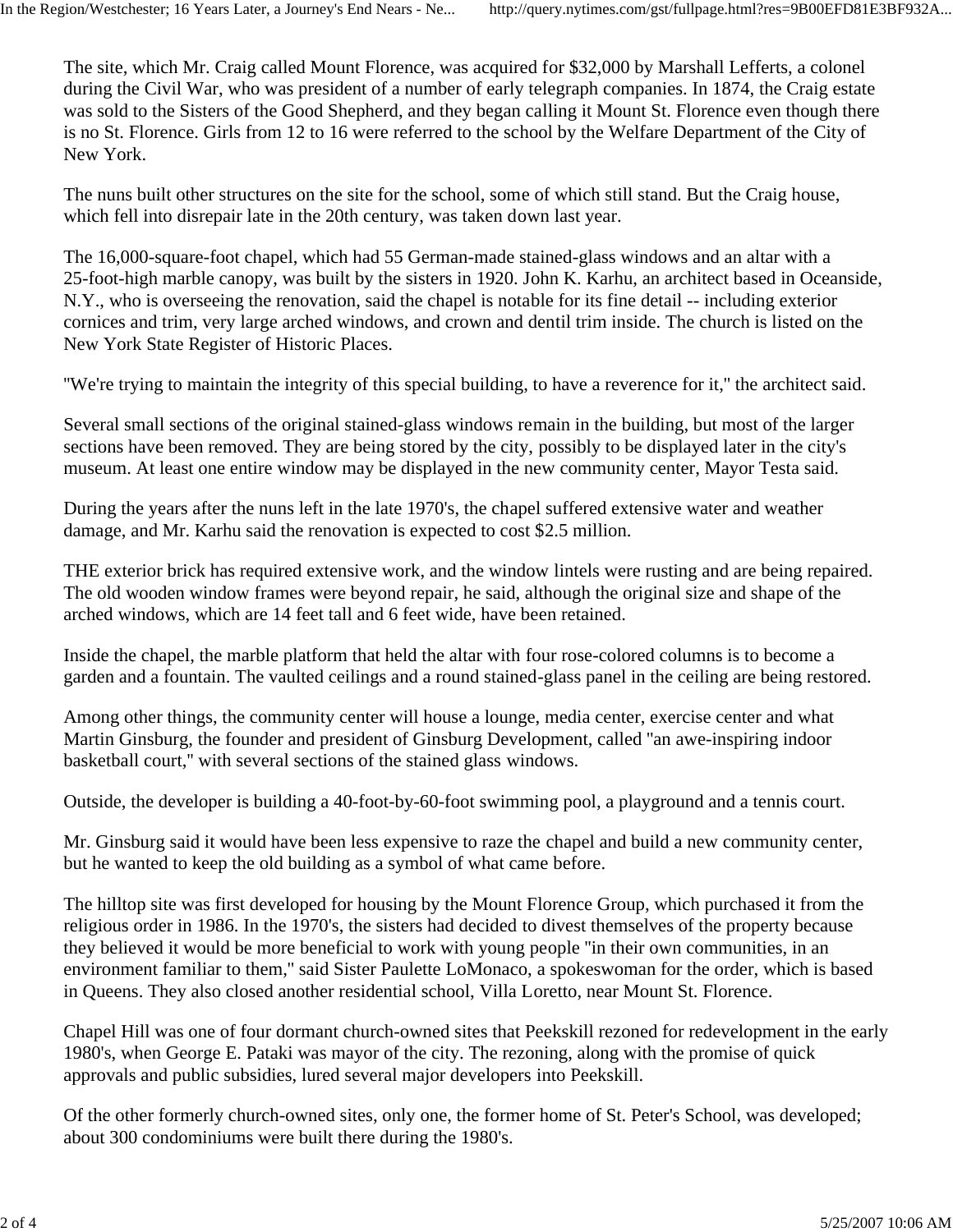At another site, St. Joseph's Home, which was a convent and orphanage, 20 acres are being considered for condominiums by Ginsburg Development.

The third site has been owned by an Episcopal order of nuns, the Sisters of St. Mary, which moved to the property in 1872 and had a convent, a school and a home for orphans there. The nuns first sold 47 acres to Cappelli Enterprises, which planned to develop luxury high-rise condominiums. But after encountering objections from the public and from the city, Cappelli decided not to proceed with the project. Now, the national nonprofit Trust for Public Land has an option to acquire the site, known as Fort Hill, which was a lookout point for colonial troops during the Revolutionary War. The group is offering the company \$3.75 million for the historic site and plans to preserve it as open space.

Earlier this month, the Sisters of St. Mary contracted to sell their remaining 26 acres to a private developer, Top of the Mountain Inc., which is planning to build a wellness center and rehabilitation facilities there, according to Tom LaPerch, a broker with McGrath & Basciano Associates Inc., real estate consultants in Fishkill specializing in institutional properties. The developer is in discussions with medical institutions about setting up the facilities and intends to use the buildings that are already on the site, he said. The nuns plan to move in 2003 to Albany and to establish a new convent there.

At Chapel Hill, the first prospective developer, the Mount Florence Group, was a joint venture of I AM Properties of Newburgh, N.Y., and Corcoran, Mullins, Jennison Inc. of Quincy, Mass. But after failing to get the school buildings listed on the National Register of Historic Places, which would have enabled them to receive tax credits to help turn the old school site into housing, the developers defaulted on a \$10 million mortgage. By the time the last certificate of occupancy was issued to the Mount Florence Group in 1989, 70 town houses and 48 garden apartments had been built, records in City Hall show.

In 1991, another developer, M.M.E. Powers, built about 20 town houses before leaving the project in 1993.

In 1994, the undeveloped sections were acquired by the Chapel Hill Development Corporation from a subsidiary of Fleet Bank for \$1.25 million, including back taxes, according to records in City Hall. That developer built 32 units.

In 1997, another company, called Lepack, completed 75 unfinished town houses started by M.M.E. Powers, bringing the total number of units to 245.

Last summer, Ginsburg Development acquired the undeveloped property, along with the existing church buildings, from Chapel Hill Development for \$4 million. Ginsburg, based in Hawthorne, expects to spend about \$60 million to complete the project.

Ginsburg has cleared away abandoned buildings, poured 32 foundations and framed in 10 housing units in addition to beginning work on the chapel. The first units are to be ready for occupancy in June.

When completed, Chapel Hill will consist of six residential areas, three of which were developed by the previous builders. Ginsburg is now developing two new phases of two- and three-bedroom, semiattached homes and attached town houses in seven models. Some of the three-bedroom models have room for an optional fourth bedroom.

Prices start at \$288,900 for a 1,688-square-foot, two-bedroom model with a one-car garage and reach \$429,900 for a 2,202-square-foot, three-bedroom model with a two car garage. Thirty-five of the new units have already been sold.

THE developer is also planning to renovate the former St. Germaine School building, a five-story brick structure next door to the church. That building will be converted to condominium lofts and apartments. Sale prices for the apartments, which will not be ready for occupancy until 2004, have not yet been set.